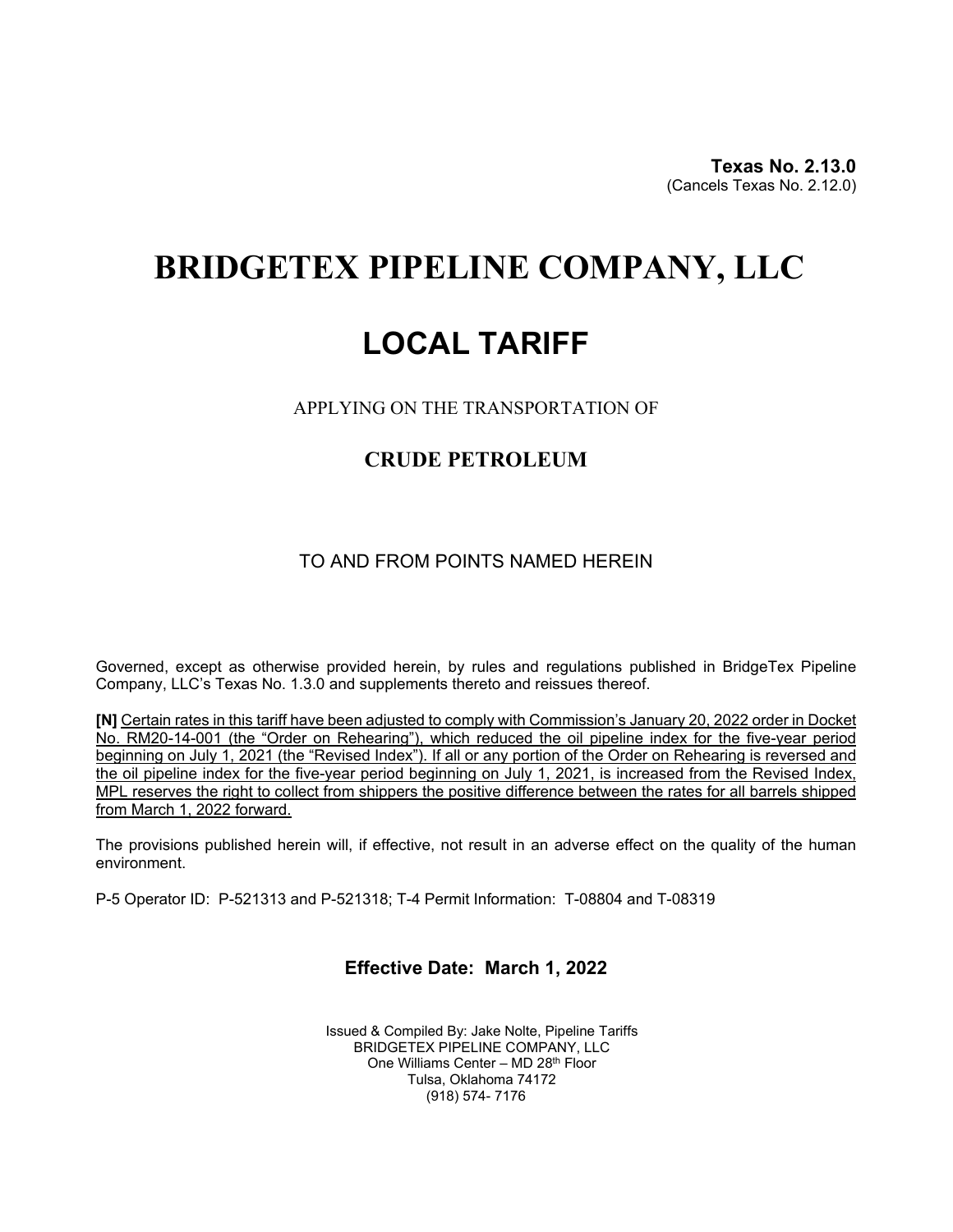## **TABLE OF RATES**

#### All Rates are for pipeline transportation only. **[U]** Unchanged. All rates are unchanged, unless otherwise noted.

| <b>FROM</b><br>(Origin)<br>(Note 1) | TO.<br>(Destination)<br>(Note 2)                                                                                                           | Local /<br>Uncommitted<br><b>Shipper Rate</b>                   | <b>Committed Shipper Rates</b><br>(Notes 4 and 7) |                                                                                  |                                                           |
|-------------------------------------|--------------------------------------------------------------------------------------------------------------------------------------------|-----------------------------------------------------------------|---------------------------------------------------|----------------------------------------------------------------------------------|-----------------------------------------------------------|
|                                     |                                                                                                                                            | <b>Rate in Cents</b><br>per barrel of 42<br><b>U.S. Gallons</b> | Tier<br>Level                                     | Range of<br><b>Daily Contract</b><br><b>Volume</b><br><b>Commitment</b><br>(bpd) | <b>Rates in Cents</b><br>per barrel of<br>42 U.S. Gallons |
| Colorado<br>City, TX                | <b>Houston Gulf Coast</b><br>area:<br>East Houston<br>$\bullet$<br>Speed Junction<br>٠<br>Genoa Junction<br><b>Texas City</b><br>$\bullet$ | $[D]$ 414.34<br>(Note 3)                                        | (Note 5)                                          | $10,000 - 30,000$                                                                | 438.44                                                    |
|                                     |                                                                                                                                            |                                                                 | $\overline{2}$<br>(Note 6)                        | $100,000 - 200,000$                                                              | 271.74                                                    |

### **NOTES APPLICABLE TO TABLE OF RATES**

- **Note 1:**The Origin ("Origin") for this Tariff is the inlet flange to the Carrier Facilities located in Colorado City, Texas.
- **Note 2:**The Destination ("Destination") for this Tariff is the Houston Gulf Coast area, which includes any of the following delivery points that are connected to and capable of receiving Crude Petroleum from Carrier's pipeline facilities:
	- (a) **East Houston:** That certain delivery location into Carrier's tankage at Magellan's East Houston Terminal located at 7901 Wallisville Road, Houston, Texas.
	- (b) **Speed Junction:** That certain delivery station located at 1313 W. Pasadena Freeway, Pasadena, Texas 77506.
	- (c) **Genoa Junction:** That certain delivery station located at the connection point with third party facilities, approximately 5.6 miles due south of Speed Junction.
	- (d) **Texas City:** Those certain delivery stations in the Texas City, Texas area, which provide direct access to Valero's Texas City Refinery and Marathon's Texas City refineries.
- **Note 3:**The "Local/Uncommitted Shipper Rate" set forth in the Table of Rates applies to those shippers that have not entered into a Transportation Services Agreement ("TSA") with Carrier during the open season held by Carrier beginning in June, 2012 or the supplemental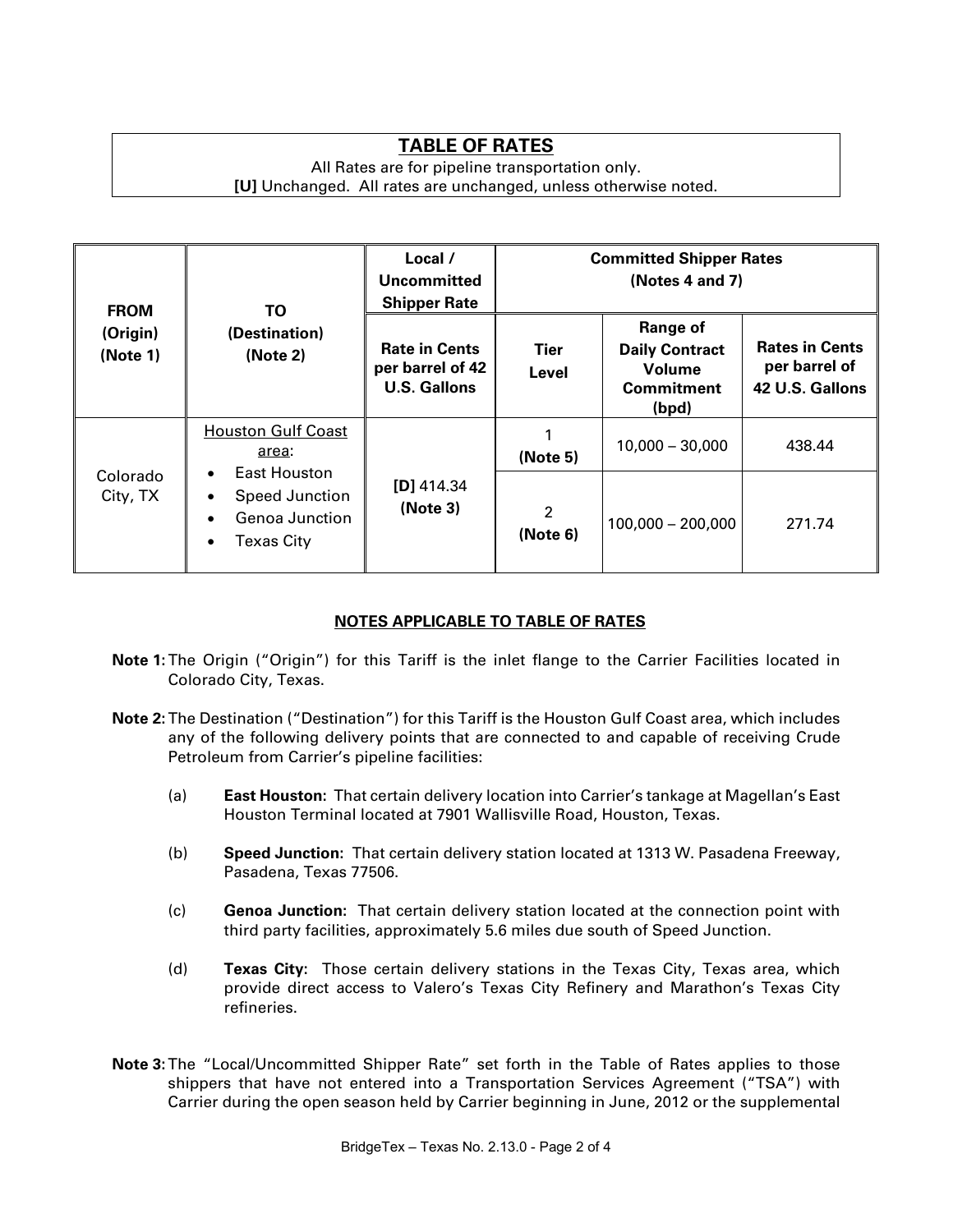open season held by Carrier beginning in July, 2014 and to Committed Shippers, as described in Notes 5 and 6 below.

- **Note 4:**The "Committed Shipper Rates" set forth in the Table of Rates are available to those shippers that entered into a TSA with Carrier during the open season held by Carrier beginning in June, 2012 or the supplemental open season held by Carrier beginning in July, 2014 and committed therein to ship the specified amount of Crude Petroleum per day ("Daily Volume Commitment") from the Origin to the Destination specified above for a specified term ("Committed Shipper").
- **Note 5:**The Tier 1 Firm Committed Shipper Rate is available to Committed Shippers who committed in a TSA to ship, for a term of at least seven (7) years, a volume of Crude Petroleum in the indicated volume range at a rate that is higher than the rate available to Uncommitted Shippers, as well as higher than the rate available to Tier 2 Committed Shippers. The volumes of Crude Petroleum shipped by Tier 1 Committed Shippers are not subject to prorationing under Item 150 of Carrier's Rules and Regulations tariff under normal operating conditions. The Local/Uncommitted Shipper Rate shall apply to volumes shipped by Tier 1 Committed Shippers, on a monthly basis, in excess of such shipper's Daily Volume Commitment.
- **Note 6:**The Tier 2 Committed Shipper Rate is available to Committed Shippers who committed in a TSA to ship a volume of Crude Petroleum in the indicated volume range for a term of at least ten (10) years. The Tier 2 Committed Shipper Rate is also available to such Committed Shippers shipping volumes, on a monthly basis, of up to 10% in excess of the Shipper's Daily Volume Commitment on a space-available basis. The Local/Uncommitted Shipper Rate shall apply to volumes shipped by Tier 2 Committed Shippers, on a monthly basis, in excess of 110% of the shipper's Daily Volume Commitment.
- **Note 7:** All volumes of Crude Petroleum shipped by Carrier on behalf of a Committed Shipper during a Contract Quarter (defined below) from the Origin to the Destination under this Tariff will apply towards the Committed Shipper's "Minimum Contract Quarterly Volume Commitment," which is equal to the Committed Shipper's Daily Contract Volume Commitment multiplied by the number of days in the applicable Contract Quarter. A "Contract Quarter" is defined for purpose of a TSA to be a three-month period beginning on January 1, April 1, July 1, or October 1 of a calendar year (with a potential "stub quarter" during the first quarter following the Service Commencement Date.)

#### **PAYMENTS AND DEFICIENCY PAYMENTS UNDER TSA**

1. For each Contract Quarter a Committed Shipper is responsible for making a Minimum Quarterly Payment ("MQP") to Carrier, which equals the amount, in dollars, of the product of (a) the Committed Shipper's "Daily Actual Volume Commitment," which is (i) the Committed Shipper's Minimum Contract Quarterly Volume Commitment, reduced to account for any Barrels of Crude Petroleum that the Committed Shipper properly tendered to Carrier during the Contract Quarter but that Carrier was unable to transport for any reason, including but not limited to force majeure and/or prorationing (the "Minimum Actual Quarterly Volume Commitment"), divided by (ii) the number of days in the Contract Quarter; multiplied by (b) the number of days in such Contract Quarter; multiplied by (c) the Committed Shipper Rate applicable to such Daily Actual Volume Commitment, in effect for each such calendar day during such Contract Quarter.